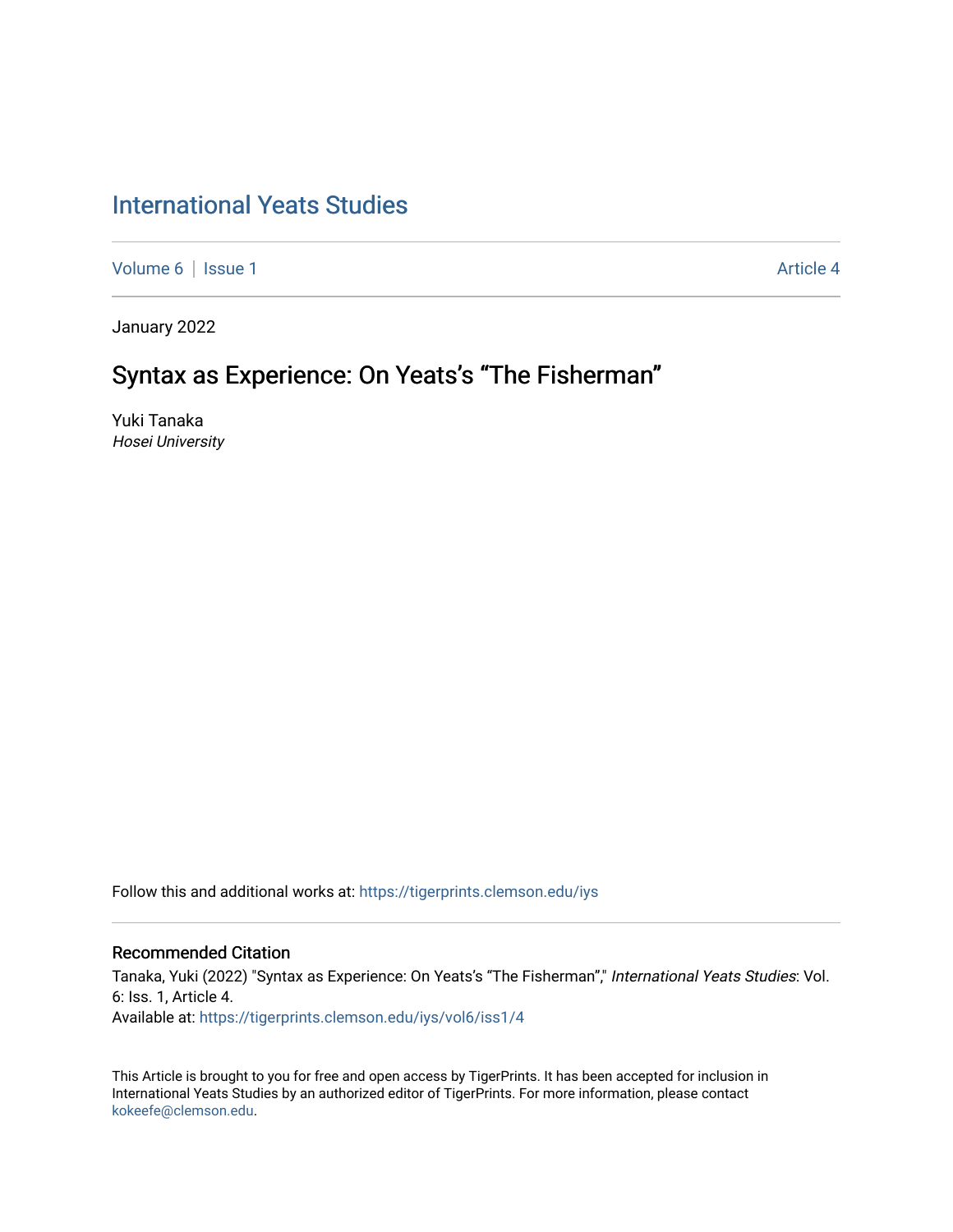## **Syntax as Experience: On Yeats's "The Fisherman"**

### *Yuki Tanaka*

In "A General Introduction for My Work" (1937), W. B. Yeats writes that he needed "not as Wordsworth thought, words in common use, but a powerful and passionate syntax" to match "passionate subject-matter" (*E&I* 521–22). n "A General Introduction for My Work" (1937), W. B. Yeats writes that he needed "not as Wordsworth thought, words in common use, but a powerful and passionate syntax" to match "passionate subject-matter" (*E&I* 521– description: his distorted syntax is meant to convey intense subjectivity and feelings that cannot be expressed in normative sentence structures.<sup>1</sup> But reading Yeats's syntax can be simply confusing, as it requires constant negotiation with what he means. Think of the fifth stanza of "Among School Children," where Yeats maintains a sentence throughout a whole stanza to create what he calls "a complete coincidence between period and stanza" (*E&I* 522):

What youthful mother, a shape upon her lap Honey of generation had betrayed, And that must sleep, shriek, struggle to escape As recollection or the drug decide, Would think her son, did she but see that shape With sixty or more winters on its head, A compensation for the pang of his birth, Or the uncertainty of his setting forth? (*CW1* 220–21)

Reading this stanza, we cannot grasp the structure of the whole sentence at once. The grammatical subject of this interrogative sentence is "what youthful mother." But the predicate "Would think her son [. . .] a compensation" is delayed until four lines later, while Yeats piles up an apposition and three relative clauses. Moreover, as soon as the sentence finds the predicate, it is interrupted by another clause: "Would think her son, did she but see that shape."

Although there has been renewed interest in formalist studies of Yeats's poetry, syntax has played a minor role, overshadowed by considerations of his rhymes, prosody, and stanzaic forms.<sup>2</sup> But more than other formal devices, syntax makes us conscious of reading as a temporal process and could help us arrive at a subtler understanding of Yeats's poetry. Reading syntax is experiential: to make sense of a sentence, we read one word at a time, then move on to the next sentence, in the order the author created. This process is amplified in poetry, where a sentence is broken up into lines, giving us more time to ponder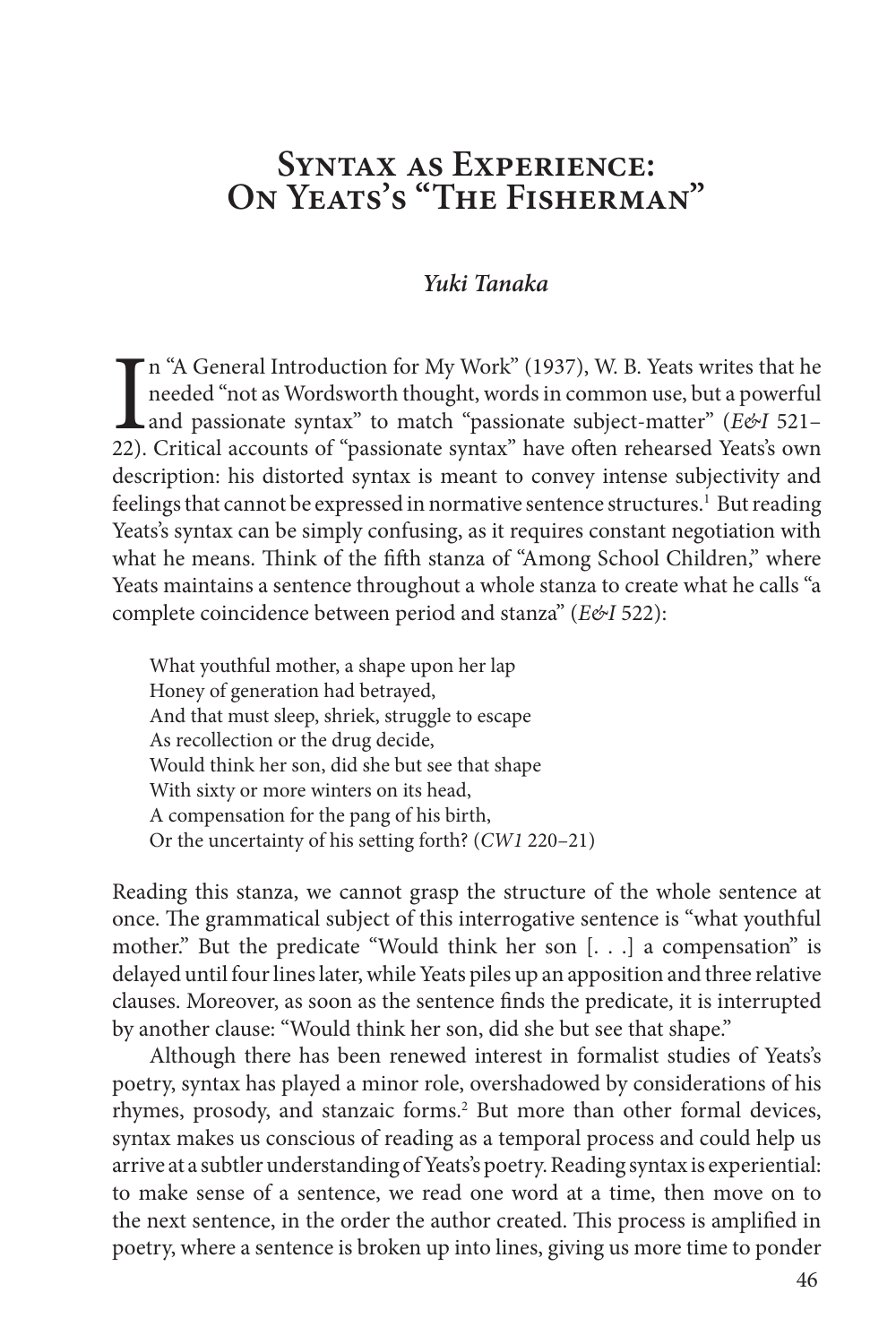how one syntactic unit connects to the next. As Derek Attridge has argued in a recent book, a poem is "a *formal* event, involving [. . .] shifts in register, allusions to other discourses (literary and non-literary), rhythmic patterning, linking rhymes, movements of syntax, echoing of sounds: all operating in a temporal medium to surprise, lull, intrigue, satisfy."3 Yeats's passionate syntax creates these modulations of meaning, staging a mind constantly thinking, rethinking, and qualifying thoughts.

By attending to the experience of reading Yeats's syntax word by word, line by line, I will offer a nuanced reading of a poem that has often been read as a straightforward *ars* poetica. Completed in 1914, "The Fisherman" voices Yeats's disillusionment with the Dublin middle-class audience who failed to appreciate the genius of John Synge and rioted at a premier performance of Synge's *The Playboy of the Western World* in 1907. Yeats drafted the first version in 1913. During the time of the poem's composition, Sir Hugh Lane, the nephew of Lady Gregory, was under severe public criticism for his campaign to give his collection of French impressionist paintings to Dublin if the city would build a proper gallery to host them. Accordingly, in the poem the speaker turns from this real, unappreciative audience—whom Yeats often called "the mob"—to an ideal audience represented by the fisherman, a symbol of native Irish culture. The poem ends with, in Roy Foster's words, "one of WBY's most magnificently assertive signatures" (*Life* 2 13): "Before I am old / I shall have written him one / Poem maybe as cold / And passionate as the dawn" (*CW1* 149).

When read with attention to its syntax, "The Fisherman" becomes more than a straightforward repudiation of the mass audience. The poem has two stanzas: in the first stanza, the speaker tells us that he first conceived of the fisherman twelve months ago; in the second, he remembers that original moment in one long sentence. Within that single sentence, tense shifts quickly, from present to past, from past to present, and then back to past and to future perfect. These tense shifts complicate and extend Yeats's sentence, creating a temporal drama in which the speaker looks back on his past self in a struggle to revive the original vision of the fisherman. In "The Fisherman," Yeats's syntax is not just a sign of an assertive self whose strong feelings distort his language; rather, it enacts a mind thinking, as the speaker tries to recapture his vision of an ideal audience but cannot fully believe in the possibility of realizing it.

A. Walton Litz argues that in the second stanza, the fisherman is transformed into "a vision of a possible future."4 But Litz's characterization of the poem is more applicable to a version of the poem Yeats wrote the previous year. In May 1913 Yeats wrote "subject for a poem" into his notebook:

Who is this by the edge of the stream That walking in a good homespun coat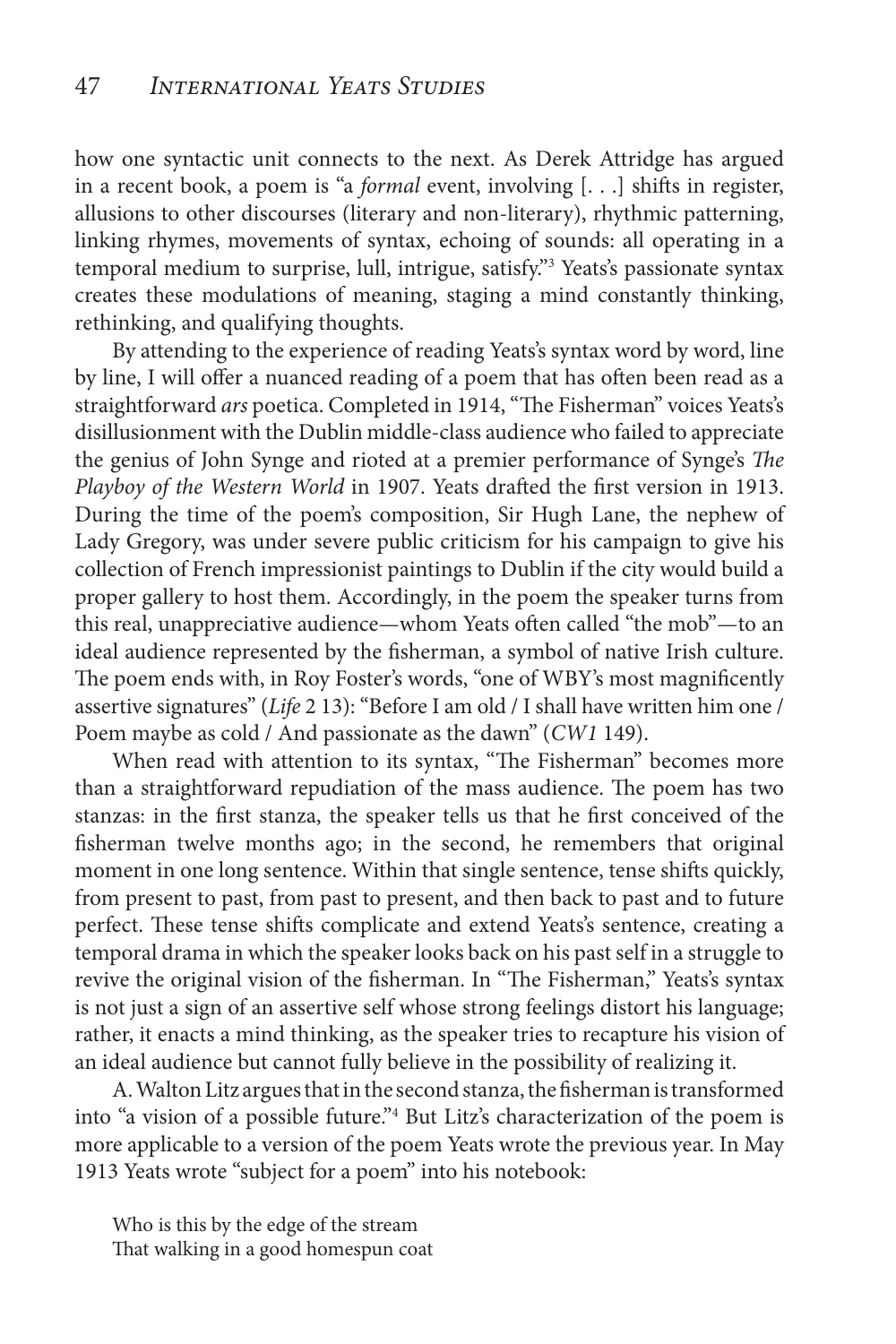And carries fishing in his hand We singers have nothing of our own All our hopes, our loves, our dreams Are for the young for those whom We sing in [?to] life. But is one That I can see always though he is not yet born He walks by the edge of the stream In a good homespun coat And carries a fishing rod in his hand.<sup>5</sup>

"Though he is not yet born" implies that although the fisherman is not born at present, he will be eventually. Yeats sounded this hopeful note more forcefully in the same month in a speech after a special Abbey performance: "I have no doubt that all we here in Ireland to-day are living more or less in the eyes of an unborn public, that we are more or less playing our part before an audience, not like this small audience, but a great audience of the unborn."6 He went on to say: "The present generation was the one in which they saw Irishmen learning to love the arts for their own sake. It would be remembered as the generation in which the Irish people became a modern people."7 In both the 1913 passage and the speech, the birth of an ideal audience who is appreciative of art seems to be possible. As suggested by "I can see always though he is not yet born," the audience does not exist yet but is always available to the imagination as a future vision to be realized. Imaginative time is continuous with real, historical time.

The 1914 version is not as idealistic, and the difference is apparent in the handling of syntax in the poem's second stanza. But first, I would like to analyze the opening stanza to demonstrate how shifts in syntax and thinking occur across the stanza break. The syntax of the first stanza is not as complex as that of the second, but a sense of disillusionment with the real Dublin audience is already present. The opening line immediately qualifies the optimism of the earlier version:

Although I can see him still, The freckled man who goes To a grey place on a hill In grey Connemara clothes At dawn to cast his flies, It's long since I began To call up to the eyes This wise and simple man. All day I'd looked in the face What I had hoped 'twould be To write for my own race And the reality; (*CW1* 148)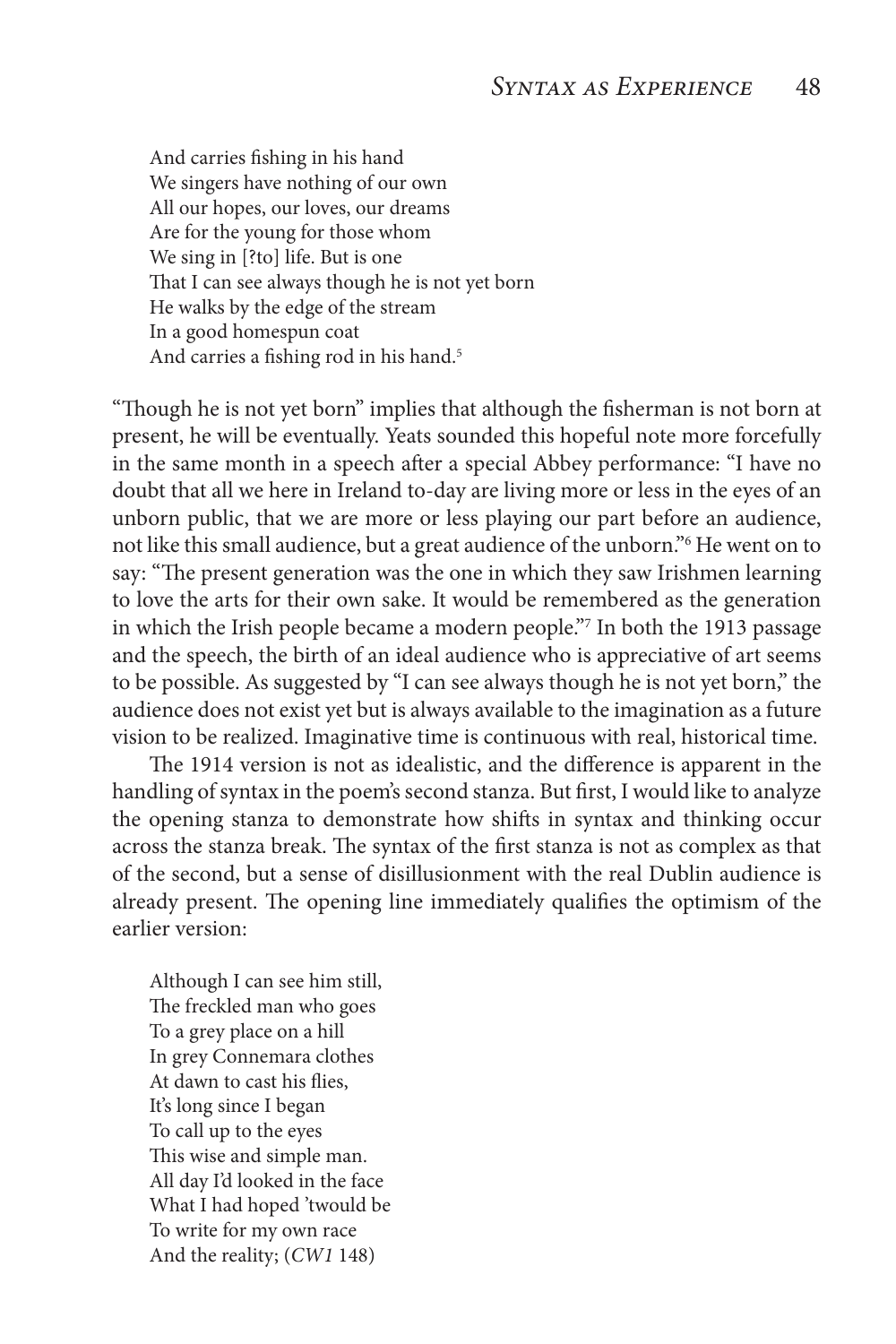"I can see always" is replaced by "Although I can see him still," which suggests that the fisherman he started imagining a year earlier might not be as vivid as he used to be. Rather than the idealized world of the continuous present in the draft, "The Fisherman" inhabits what the speaker calls "the reality." It is crowded with "[t]he living men that I hate"—those who scorn Yeats's and the Abbey's effort to create avant-garde art and to bring Lane's collection of paintings to Ireland. Through his involvement with the Abbey Theatre, Yeats wanted to create "an Irish literature which, though made by many minds, would seem the work of a single mind."<sup>8</sup> As Marjorie Howes argues, "between about 1899 and 1910, Yeats's Irish theatre represented, in part, an effort to forge and simultaneously theorize about the nation as a collectivity."9 For him, the theater was "a potential means of mobilizing and 'nationalizing' the masses, something he recognized any successful nationalism in the age of mass politics must do $"^{10}$ 

The first stanza uses paratactic syntax to emphasize the increasing pressure of a mass audience that resists being unified into what Howes calls a national "collectivity." "The dead man that I loved" refers to John Synge, but his presence is quickly drowned by a list of philistine audiences:

The living men that I hate, The dead man that I loved, The craven man in his seat, The insolent unreproved, And no knave brought to book Who has won a drunken cheer, The witty man and his joke Aimed at the commonest ear, The clever man who cries The catch-cries of the clown, The beating down of the wise And great Art beaten down. (*CW1* 148)

Instead of describing the audience as a group, Yeats lists them in a paratactic sentence as discrete singulars: "the craven man," "the insolent," "no knave," "the witty man," "the clever man." There is no unity among these figures. In the face of this reality, art is powerless, and its defeat is rendered with an air of finality in a chiasmus: "The beating down of the wise / And great Art beaten down."

So far, Yeats's sentence is long but simple—a list of nouns that needs no parsing. Accordingly, the speaker's attitude toward the audience can be read as an unqualified snub. But the syntax twists and turns in the second stanza, when the speaker tries to push aside this repugnant reality by remembering how he originally conceived of the fisherman. Here, the speaker looks back to the past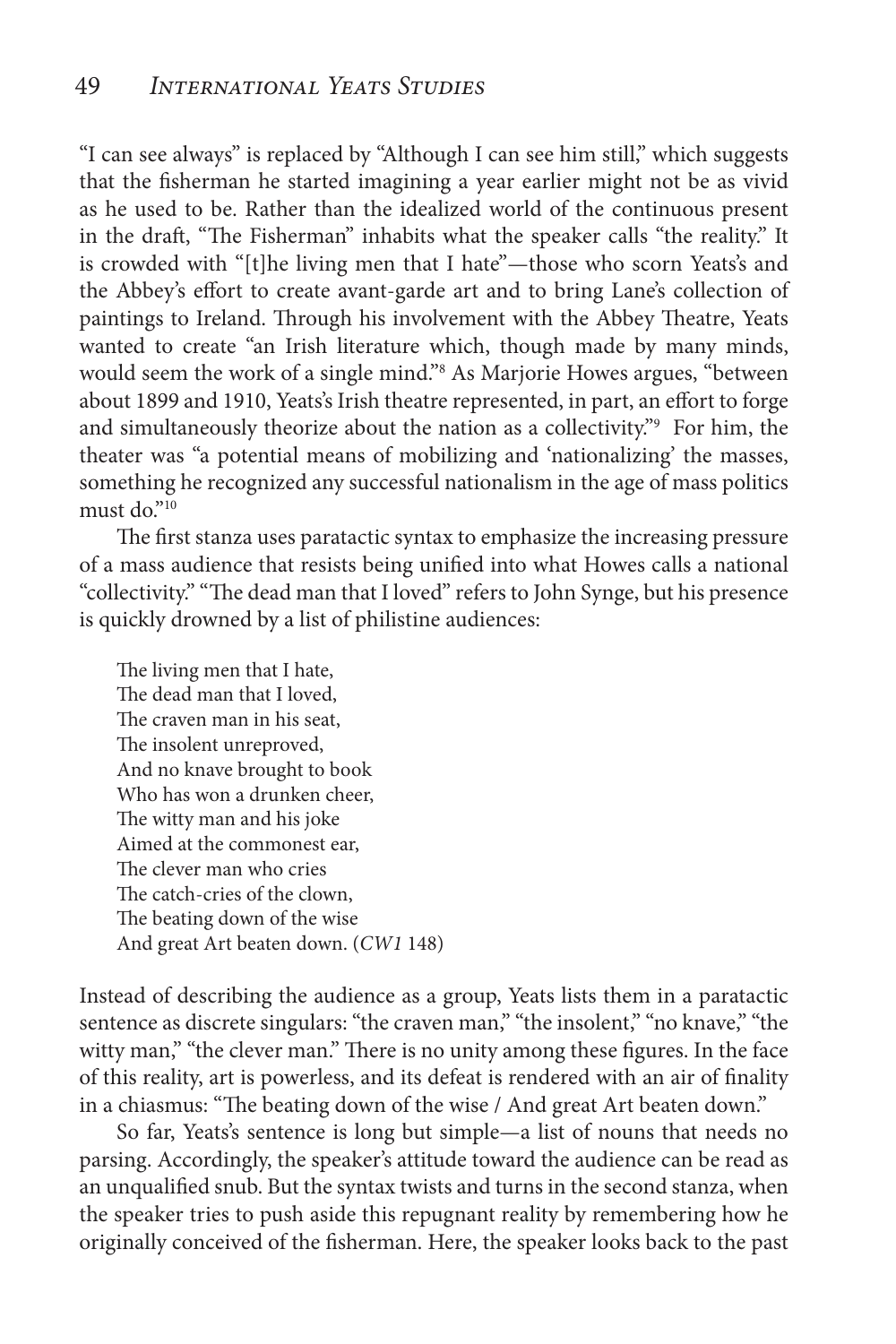and reenacts the moment of his imaginative conception as if it is happening in the present moment of narration:

Maybe a twelvemonth since Suddenly I began, In scorn of this audience, Imagining a man, And his sun-freckled face, And grey Connemara cloth, Climbing up to a place Where stone is dark under froth, And the down-turn of his wrist When the flies drop in the stream; (*CW1* 149)

Although the second stanza repeats many images from the first stanza, the shift from "It's long since" to "*Maybe* a twelvemonth since" immediately signals a change: in the second stanza, the speaker is trying harder to remember the fisherman, specifying the time that has passed, and bringing the past vision back into the present.

This imaginative effort is felt in Yeats's increasingly complex sentence structure. As the speaker remembers, the memory of the fisherman grows more intense; accordingly, the main clause is quickly left behind, and the subordinate clause dominates the rest of the stanza. The subordinate status of "since" is almost unnoticeable, because its main clause is abbreviated and grammatically incomplete ("Maybe a twelvemonth since" instead of "It has been a twelvemonth"). In other words, although the vision is remembered, it feels vivid as if it is happening in the present moment. The dactylic opening of the next line, "Suddenly," reinforces the intensity of the vision. The same word opens two of Yeats's famous visionary poems: "The Cold Heaven" ("Suddenly I saw the cold and rook-delighting heaven" [CW1 124]) and "Leda and the Swan" ("A sudden blow" [CW1 218]). In both poems, the sudden intensity of a visionary moment coincides with the beginning of a poem. Similarly, "Suddenly" in "The Fisherman" announces that this second stanza is not a mere continuation of the first stanza, but a new beginning. The pastness of the "since" clause is further diminished by the fact that the slant rhyme of "since" and "audience" is drowned by the triple *a* rhyme of "I beg**a**n [. . .] / Im**a**gining a m**a**n," which emphasizes the present intensity of the reenacted vision. As Helen Vendler points out, there is a metrical shift, too, from the "simple iambic predominance" of the first stanza ("It's l**o**ng since **I** beg**a**n / To c**a**ll up t**o** the **eyes** / This w**i**se and s**i**mple m**a**n") to the more "rhythmically alive" second stanza in the description of the fisherman,<sup>11</sup> with a trochee ("Climbing") and spondees ("down-turn," "flies drop").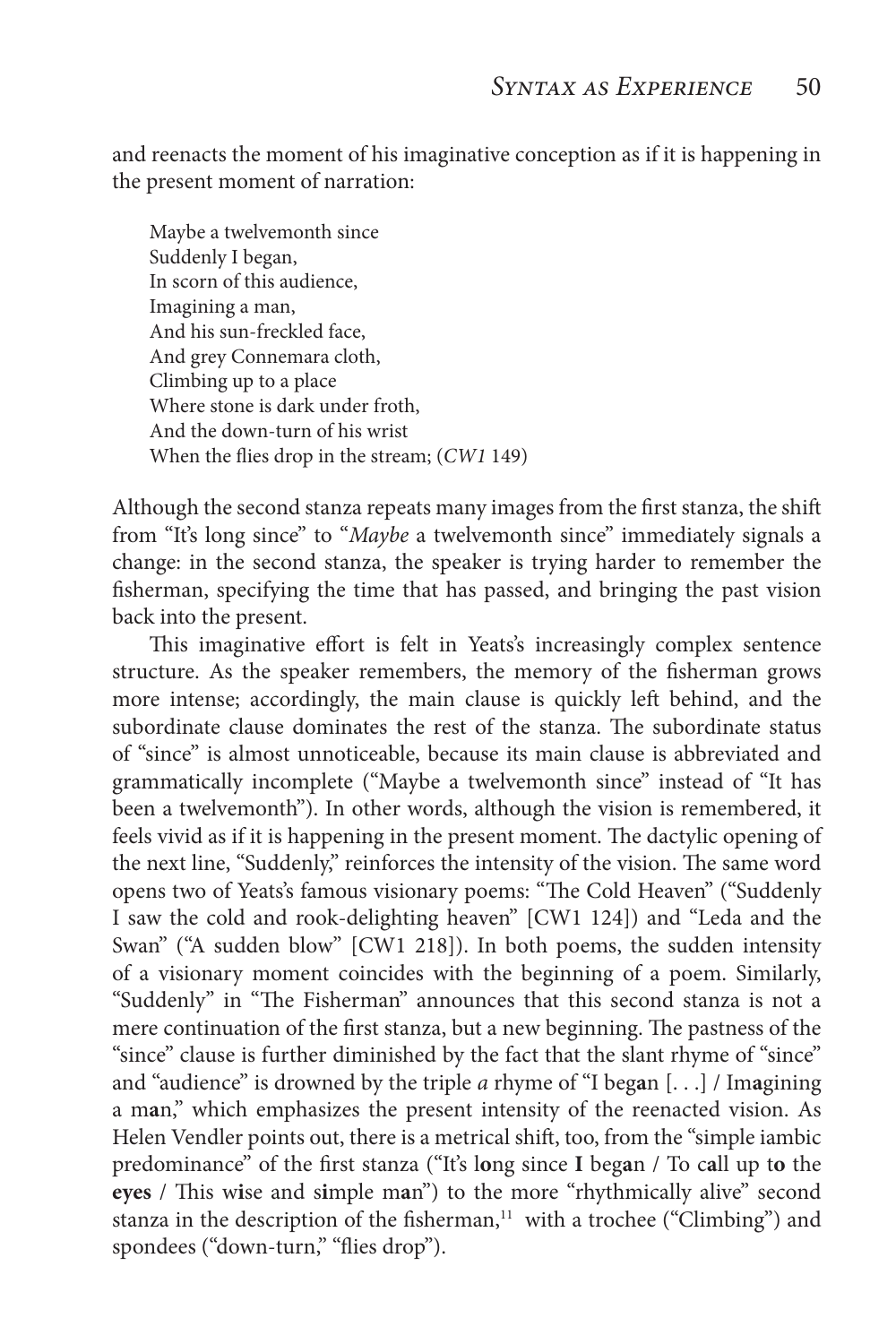## 51 *International Yeats Studies*

The poem's focus on reviving the original moment of the fisherman's birth can also be seen in Yeats's revisions. He made two important changes. First, in the draft of "The Fisherman" in the Cornell manuscript edition of *The Wild Swans at Coole*, the second stanza begins: "In scorn of this audience / Suddenly I began."<sup>12</sup> The original opening of the second stanza puts more emphasis on the causal progression from the first stanza to the next: his rejection of the mass audience led him to imagine the fisherman. In the final version, Yeats obscures this transition by starting the stanza with "Maybe a twelve month since." This change makes the second stanza not just a continuation of the first stanza, but a fresh start on what has been said before, this time with more imaginative intensity. Second, in the draft version "Imagining a man" reads "Imagining *this* man."<sup>13</sup> The change from the demonstrative to the indefinite article suggests that the speaker is recalling his vision as if he is imagining the fisherman for the first time.

Reflecting this growing intensity, Yeats's sentence becomes longer and longer until it frees itself from the subordinate status of "since" as well as its pastness. After a series of tenseless present participles and noun phrases, the narrative past completely disappears:

Imagining a man, And his sun-freckled face And grey Connemara cloth, Climbing up to a place Where stone is dark under froth, And the down-turn of his wrist When the flies drop in the stream; (*CW1* 149)

Matthew Campbell comments on this passage: "There is a pointed simplicity and no little prosodic artfulness in the mimicry of the simple skills of the fisherman."14 While the meter is simple, however, the syntax is not. By the time we get to the last line of this passage, the grammatical kernel of this clause, "I began," is so far behind that the fisherman seems to be freed from the past tense that opened the stanza. As Joseph Adams has argued, Yeats often subverts "the normal hierarchical structure of language."<sup>15</sup> In this passage, Yeats unmoors the sentence from "I began" by piling up phrase after phrase until the sentence drifts into the present tense.

Here Yeats is loosening up his syntax to recapture the intense experience of seeing the fisherman for the first time. Compare the spontaneous syntax of the above passage with the neat syntax of the first stanza, in which prepositions spatially orient the reader and make it clear where the fisherman is:

Although I can see him still,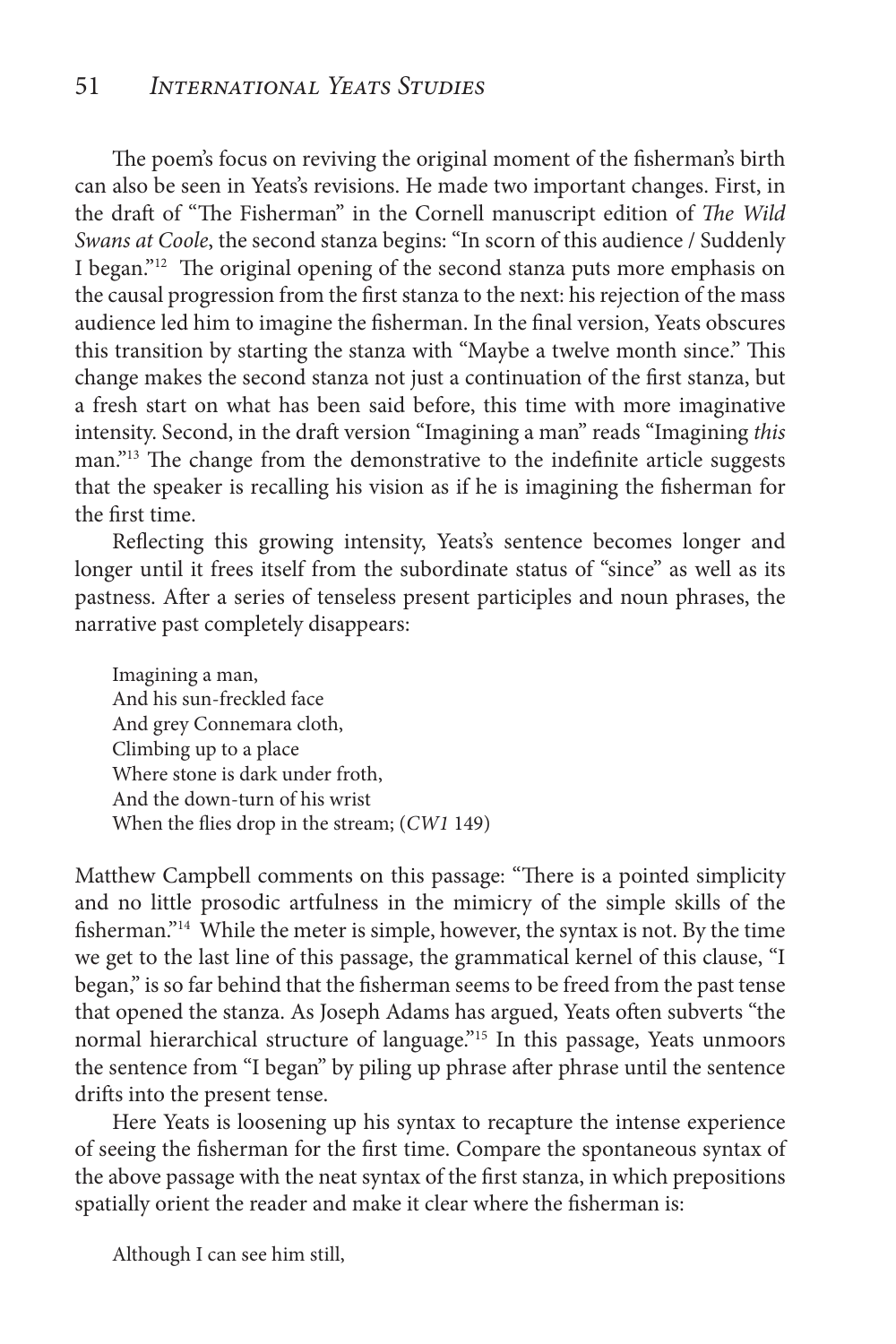The freckled man who goes To a grey place on a hill In grey Connemara clothes At dawn to cast his flies, (*CW1* 148)

The second stanza repeats many of these images but in a more fragmentary sentence, as if the speaker is trying to grasp his vision for the first time, perceiving body parts first ("his sun-freckled face," "cloth," "the down-turn of his wrist") before grasping the whole picture. This initial fragmentariness testifies to the intensity of the vision. Similarly, the opening lines of "Leda and the Swan" suggest the rawness of the vision in fragmentary syntax:

A sudden blow: the great wings beating still Above the staggering girl, her thighs caressed By the dark webs, her nape caught in his bill, He holds her helpless breast upon his breast. (*CW1* 218)

The perception of the scene is taking place at the present moment of speaking: the speaker lists a swarm of local perceptions ("wings," "thighs," "dark webs," "nape," "bill") before organizing them into the whole scene in a complete clause: "He holds her helpless breast upon his breast."

But this idealistic recuperation of the original intensity is subject to the speaker's awareness that he lives in a fallen present. While the vision of the fisherman in the 1913 version stays in the simple present of "always," it starts to diminish toward the end of the final version. The speaker admits that the fisherman is "[a] man who does not exist, / A man who is but a dream" (*CW1* 149). In the 1913 draft, the word "dream" meant the hope for a new audience: "All our hopes, our loves, our dreams / Are for the young." In the final poem, "dream" means "fictional." "A man who does not exist" also recalls "though he is not yet born" in the 1913 draft. The difference is that here the fisherman exists only in the speaker's imagination, but not in real, historical time.

This gap between imaginative time and real time becomes even starker when Yeats's sentence becomes as difficult as the stanza quoted at the beginning of this essay. Here, after a long detour into the present tense, the poem suddenly returns to the past tense:

A man who does not exist, A man who is but a dream; And cried, "Before I am old I shall have written him one Poem maybe as cold And passionate as the dawn." (*CW1* 149)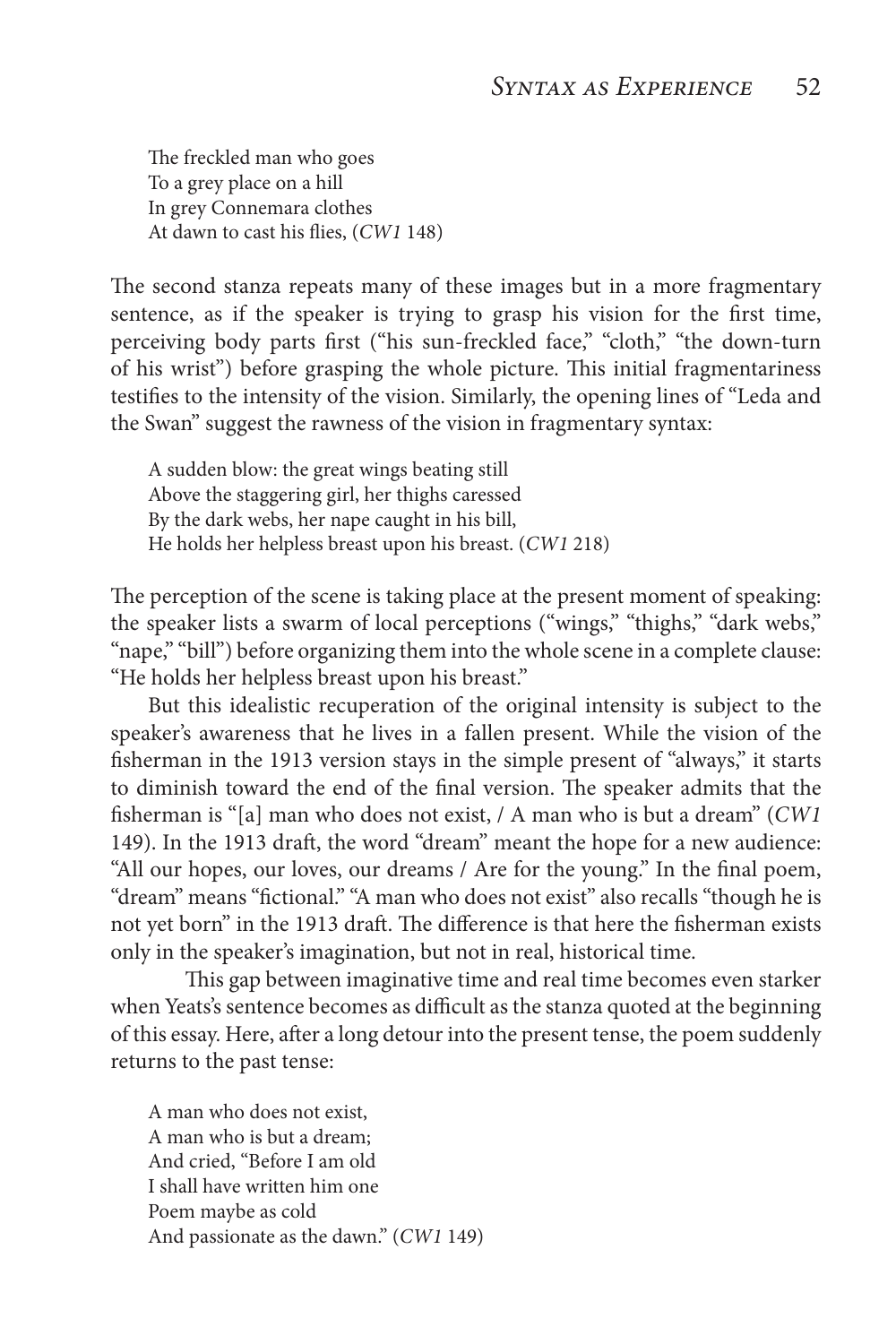Up to this point, the sentence has moved away from the narrative past and has been hovering in the present tense. Now it is suddenly pulled back to the narrative past as if the spell has been broken. This abrupt shift is created by the oddity of "and cried." The verb "cried" takes "I" as the grammatical subject, but this subject last appeared eleven lines earlier in "I began." This distance makes us pause and wonder who is doing the crying. This jarring shift is also metrical. The poem is written in the fast-moving tempo of iambic trimeter. But this sudden return to the narrative past coincides with the first internal punctuation in the poem, the comma that follows "cried," which arrests this metrical momentum. In Yeats's terms, this abrupt alteration of rhythm may be read as the breaking of a trance, as he suggests in "The Symbolism of Poetry":

The purpose of rhythm [. . .] is to prolong the moment of contemplation, the moment when we are both asleep and awake, which is the one moment of creation, by hushing us with an alluring monotony, while it holds us waking by variety, to keep us in that state of perhaps real trance, in which the mind liberated from the pressure of the will is unfolded in symbols. (*E&I* 159)

The "alluring monotony" of the poem's trimeter creates a dreamscape in which the past vision of the fisherman is brought back into the present with its original intensity. This rhythm-induced trance is interrupted by the jolting syntactic punctuation of "and cried," waking the speaker up to reality.

It is true that if we accept Yeats's own account of his syntax, perhaps we are meant to take this syntactic distortion as a manifestation of his powerful feeling that cannot be expressed in ordinary syntax. The strong pause at "cried" could be there to emphasize a defiant note against the imaginative diminution happening in the previous two lines. The speaker has admitted that the fisherman is imaginary, but by crying out his resolution to write for the fisherman, he tries to maintain his hope for realizing an ideal audience in the future. The final lines are made particularly assertive by the future perfect tense. While the simple future "will write" suggests the speaker's wish to write such a poem, "shall have written" sounds more like a prophecy and takes the completion of the poem for granted.

Moreover, "Before I am old" is another defiant move that is rather uncharacteristic of Yeats. In his early poetry, Yeats often casts his speakers as prematurely old. The ending of "The Song of Wandering Aengus" is a good example, also because its language anticipates the closing lines of "The Fisherman": "Though I am old with wandering / Through hollow lands and hilly lands, / I will find out where she has gone, / And kiss her lips and take her hands" (*CW1* 56). The speaker of "The Fisherman" does not claim that he is already old, despite the fact that in the earlier version the speaker already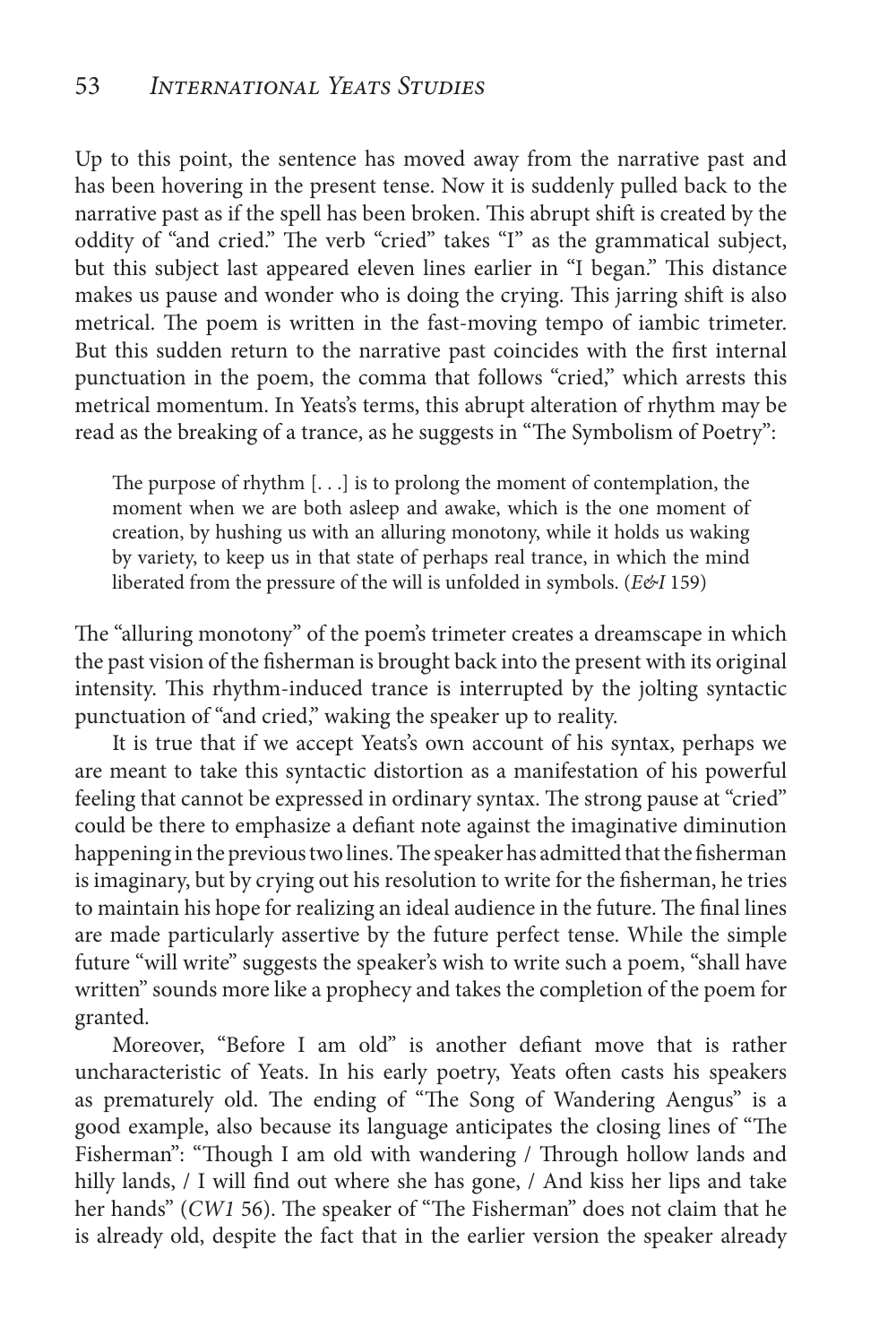groups himself with the old: "We singers have nothing of our own / All our hopes, our loves, our dreams / Are for the young." In the final version Yeats's speaker presents himself as not yet old, perhaps to reserve for himself the imaginative power to compose a poem before he yields to the young. To cite Foster again, this is indeed an "assertive" gesture.

But Yeats's confident note is qualified by the very forcedness of syntax and the abrupt shift from present to past tense. These features make it difficult to read the sentence with the ease that the coordinating conjunction "*and* cried" promises. This forced transition exposes the difficulty of reconciling imaginative time with real time, of locating the imaginary fisherman in the future. Even when the speaker seems to have broken away from the reality of mass audience into his imaginative vision, he must come back to the unfavorable time to which he belongs. "Cried" also recalls "the catch cries of the clown" in the first stanza, thus bringing the clamor of the mass audience back into a lyric space seemingly insulated from this "reality." Even in the poem's final lines, we hear an echo of uncertainty in "*maybe* as cold / And passionate as the dawn."

In "The Fisherman," the speaker looks back to the previous year, escaping from the mass audience and retrieving his vision of an ideal audience. As the sentence gets longer and longer, however, the speaker's thought process becomes more and more complex. Discussing Yeats's habit of extending a sentence with semicolons where a simple period would do, Michael Wood argues that Yeats "is trying to stave off an ending, even of sentences [. . .] as if every thought is tracked by another thought, a new qualification or additional sense or instance."<sup>16</sup> "The Fisherman" does not enact such qualification overtly, but the complex extension of Yeats's final sentence calls the dream of a timeless vision into question.

Once we are immersed in Yeats's "passionate syntax" and read it in time, we start to notice a less-than-confident tone. Attention to the poem's syntax reveals a speaker who is trying to envision an ideal audience for his art but feels uncertain about the possibility of realizing that audience. We share the speaker's uncertainty as we read on word by word, looking for syntactic coherence. In other words, syntax enacts a lived time in which the speaker just like us—thinks, feels, and doubts, and we participate in that process. Read this way, the poet's passionate syntax is no longer a site of struggle where we must submit to his distorted sentence structure on his own terms and be often confused by it. Rather, it becomes an affective common ground where poet and reader meet.